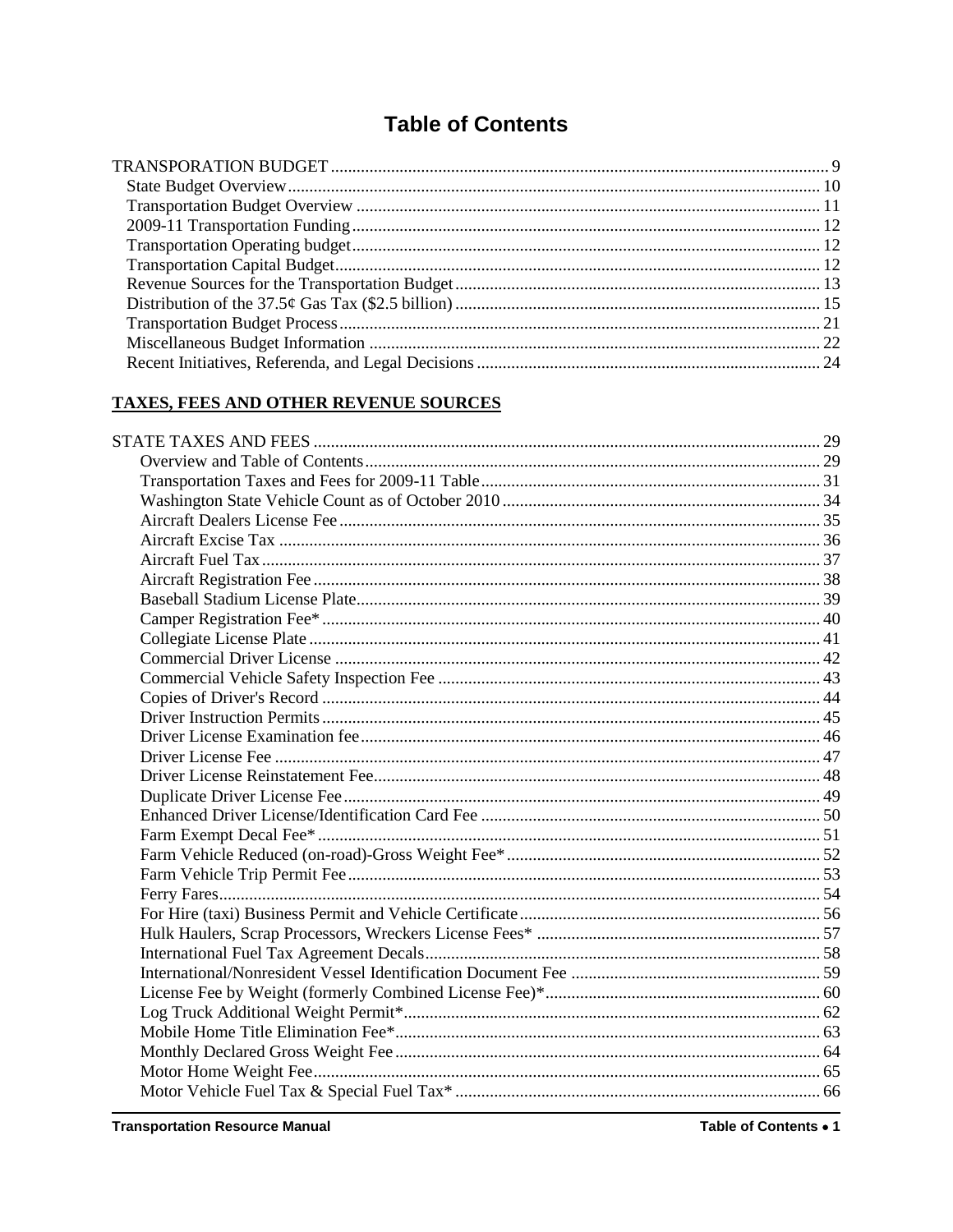| Local Option Taxes for High Capacity Transportation (MVET, Employee, Sales Tax)  113 |  |
|--------------------------------------------------------------------------------------|--|
| Local Option Taxes for High Occupancy Vehicle (HOV) Systems (MVET, Employee) 115     |  |
| Local Option Taxes for Ferry Services-County Ferry Districts and PTBAs 116           |  |
| Local Option Taxes: Regional Transportation Investment Districts (RTIDs) 117         |  |
|                                                                                      |  |
|                                                                                      |  |
|                                                                                      |  |
|                                                                                      |  |
|                                                                                      |  |
|                                                                                      |  |
|                                                                                      |  |
|                                                                                      |  |
|                                                                                      |  |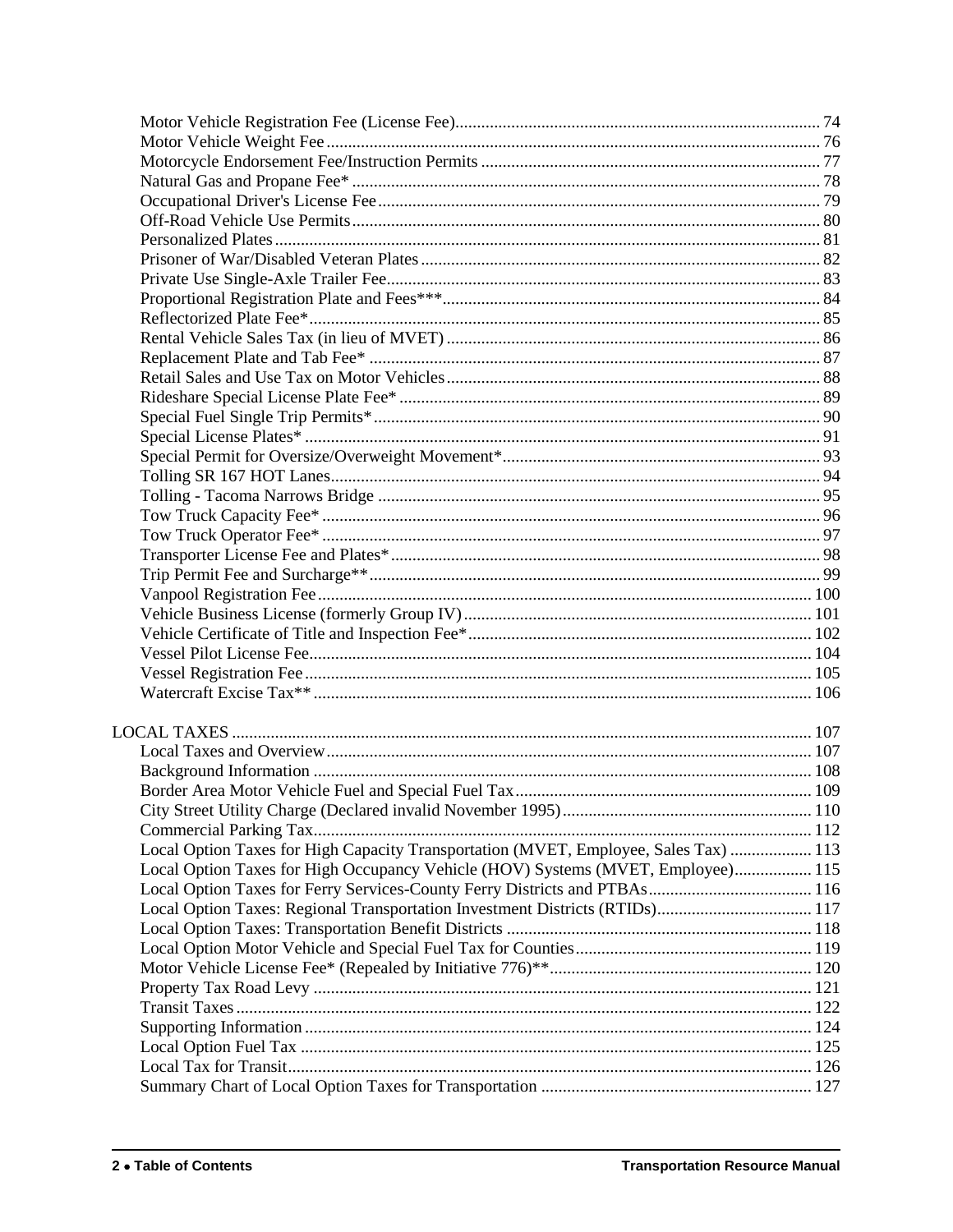| Alcohol-Impaired Driving Countermeasures Incentive Grants (Section 410)  175                      |  |
|---------------------------------------------------------------------------------------------------|--|
|                                                                                                   |  |
|                                                                                                   |  |
|                                                                                                   |  |
|                                                                                                   |  |
|                                                                                                   |  |
|                                                                                                   |  |
|                                                                                                   |  |
| Grants for Transportation to Meet Special Needs of Elderly and Persons with Disabilities (Section |  |
|                                                                                                   |  |
|                                                                                                   |  |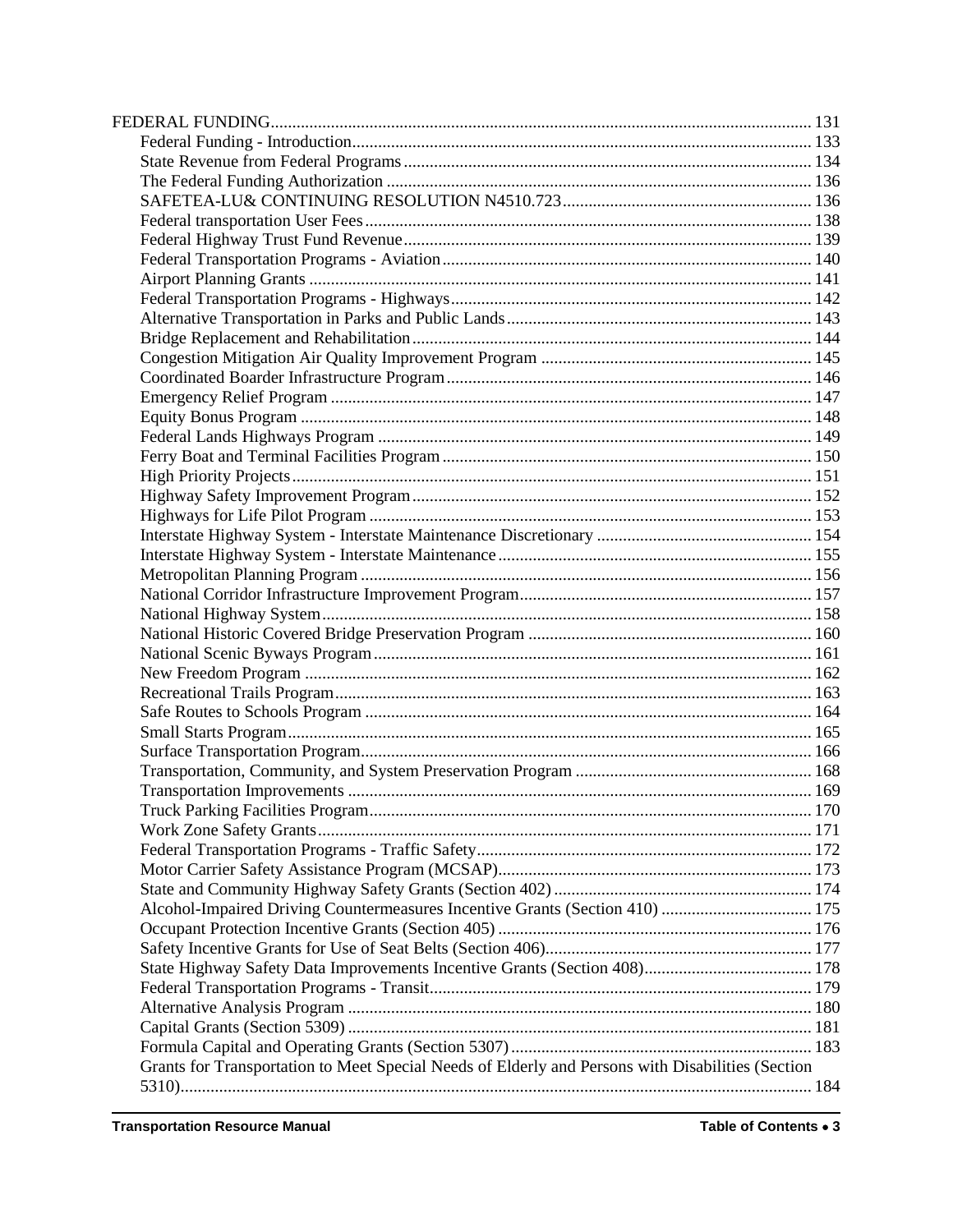| Key Differences between the 1993 Public Private Initiatives in Transportation Act (PPI) and |  |
|---------------------------------------------------------------------------------------------|--|
|                                                                                             |  |
|                                                                                             |  |
|                                                                                             |  |
|                                                                                             |  |
|                                                                                             |  |
|                                                                                             |  |
|                                                                                             |  |
|                                                                                             |  |
|                                                                                             |  |
|                                                                                             |  |
|                                                                                             |  |
|                                                                                             |  |
|                                                                                             |  |
|                                                                                             |  |
|                                                                                             |  |
|                                                                                             |  |
|                                                                                             |  |
|                                                                                             |  |
|                                                                                             |  |

### **FUNDS AND ACCOUNTS**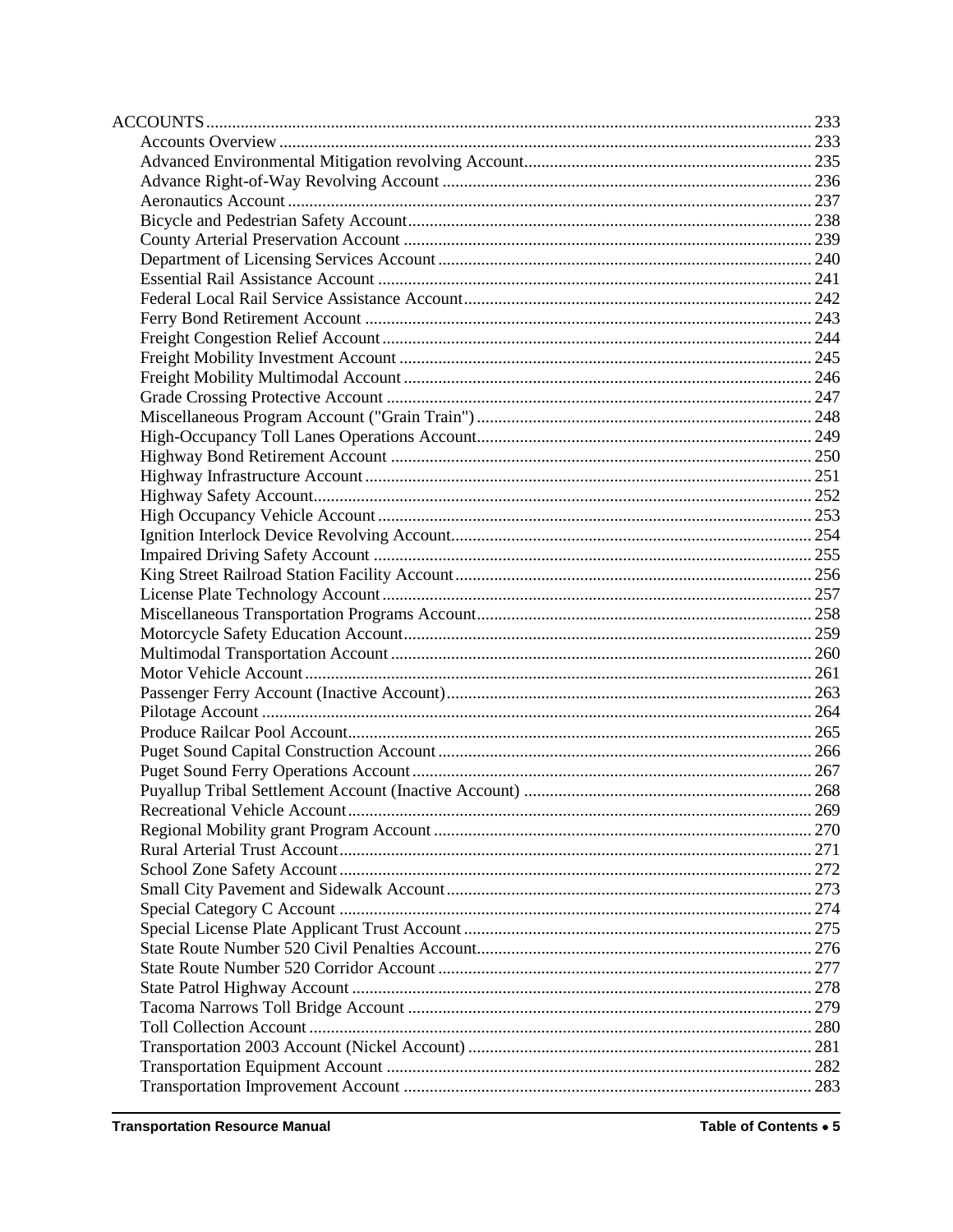#### **AGENCIES AND JURISDICTIONS**

| Seattle Popular Monorail Authority -- The City of Seattle Boundary -- Now Dissolved  345 |  |
|------------------------------------------------------------------------------------------|--|
|                                                                                          |  |

# **MODES**

| High Occupancy Vehicle (HOV) Lanes and High Occupancy/Toll Lanes (HOT Lanes) 356 |  |
|----------------------------------------------------------------------------------|--|
|                                                                                  |  |
|                                                                                  |  |
|                                                                                  |  |